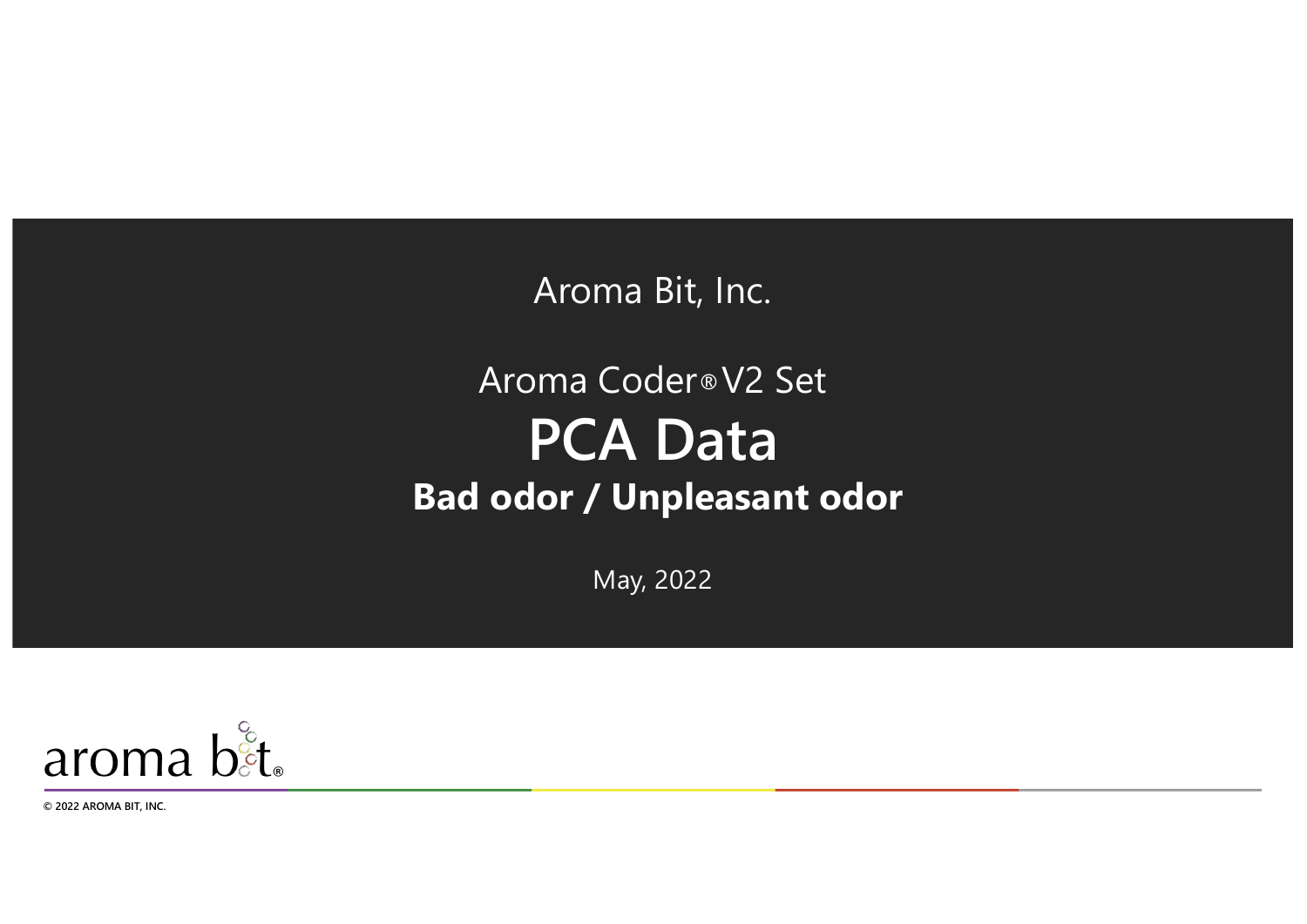# **Principal Component Analysis [PCA] Data Samples**

**35 membrane types Dataset acquired by Aroma Coder®V2 Set**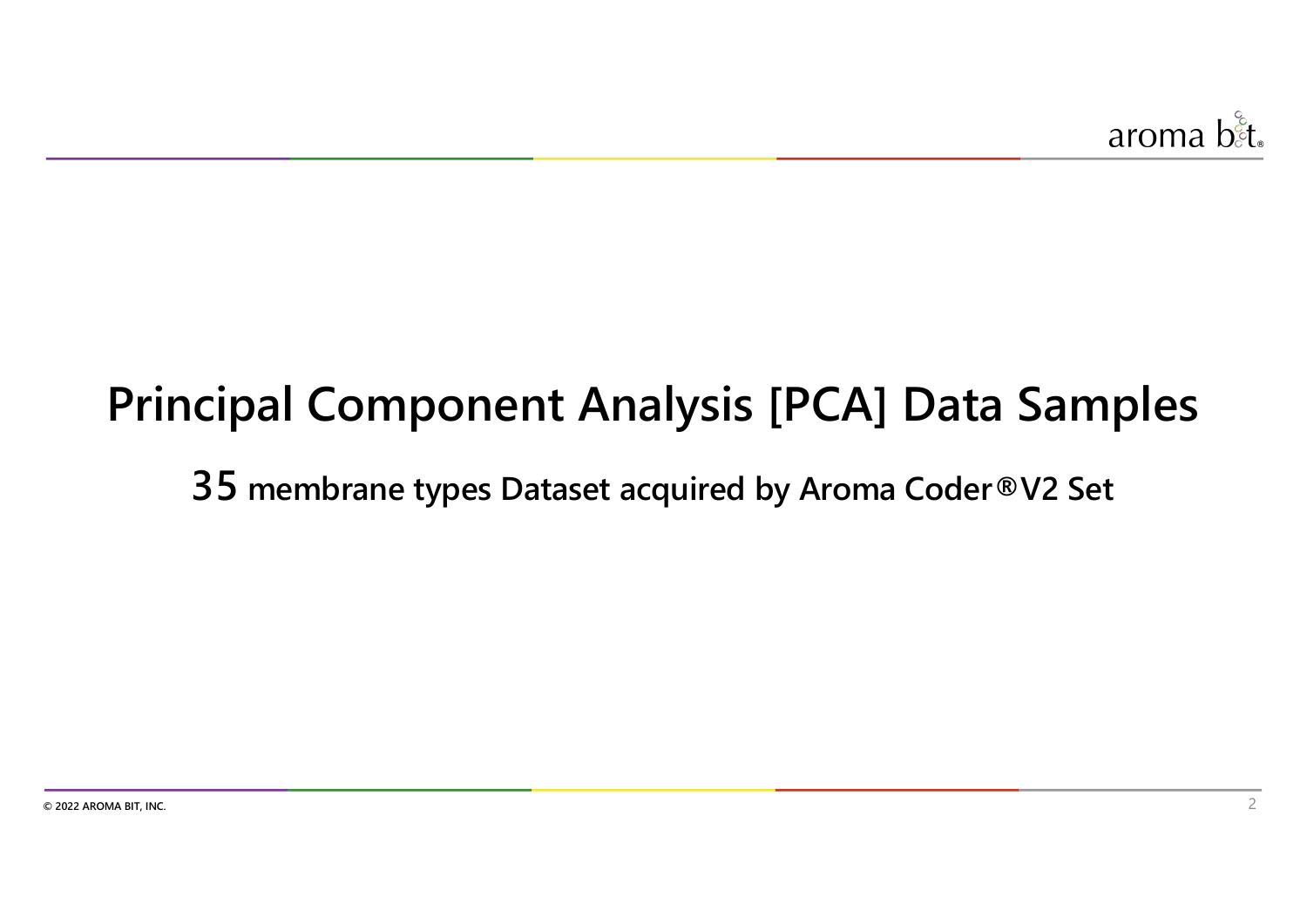

## **Data Sample 1 : Bad odor**

- $\cdot$  NH3
- ・Trimethylamine
- ・Acetaldehyde
- ・Propionaldehyde
- ・Barrel Aldehyde
- ・Ethyl acetate
- ・Toluene

# **Data Sample 2: Unpleasant odor**

- ・Nonenal (Aging odor)
- ・Hexanoic acid (Sweat)
- ・Acetone (Breath/Sweat/Yrine)
- ・Normal butyric acid (Sweat)
- ・1-Octen-3one (Blood)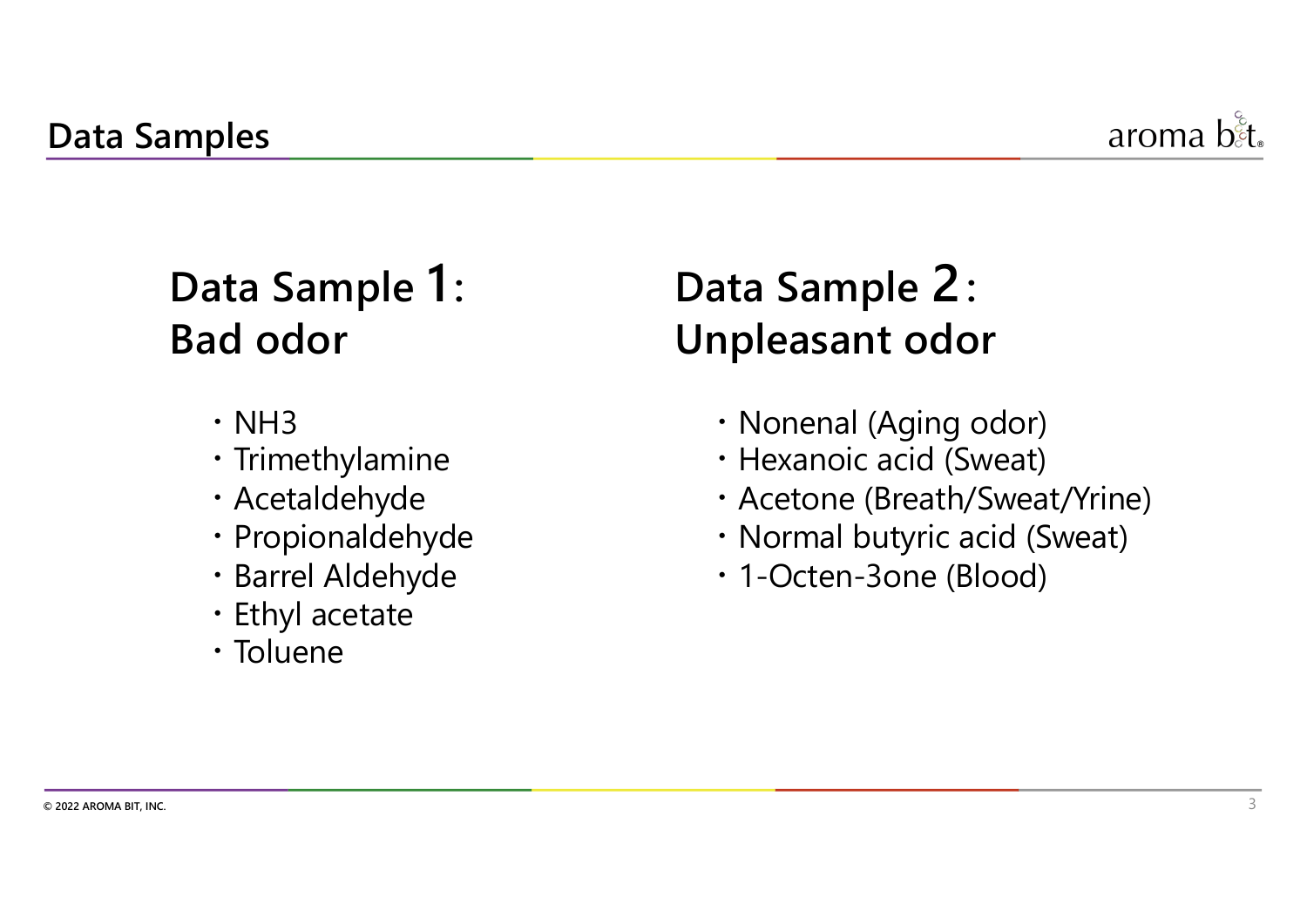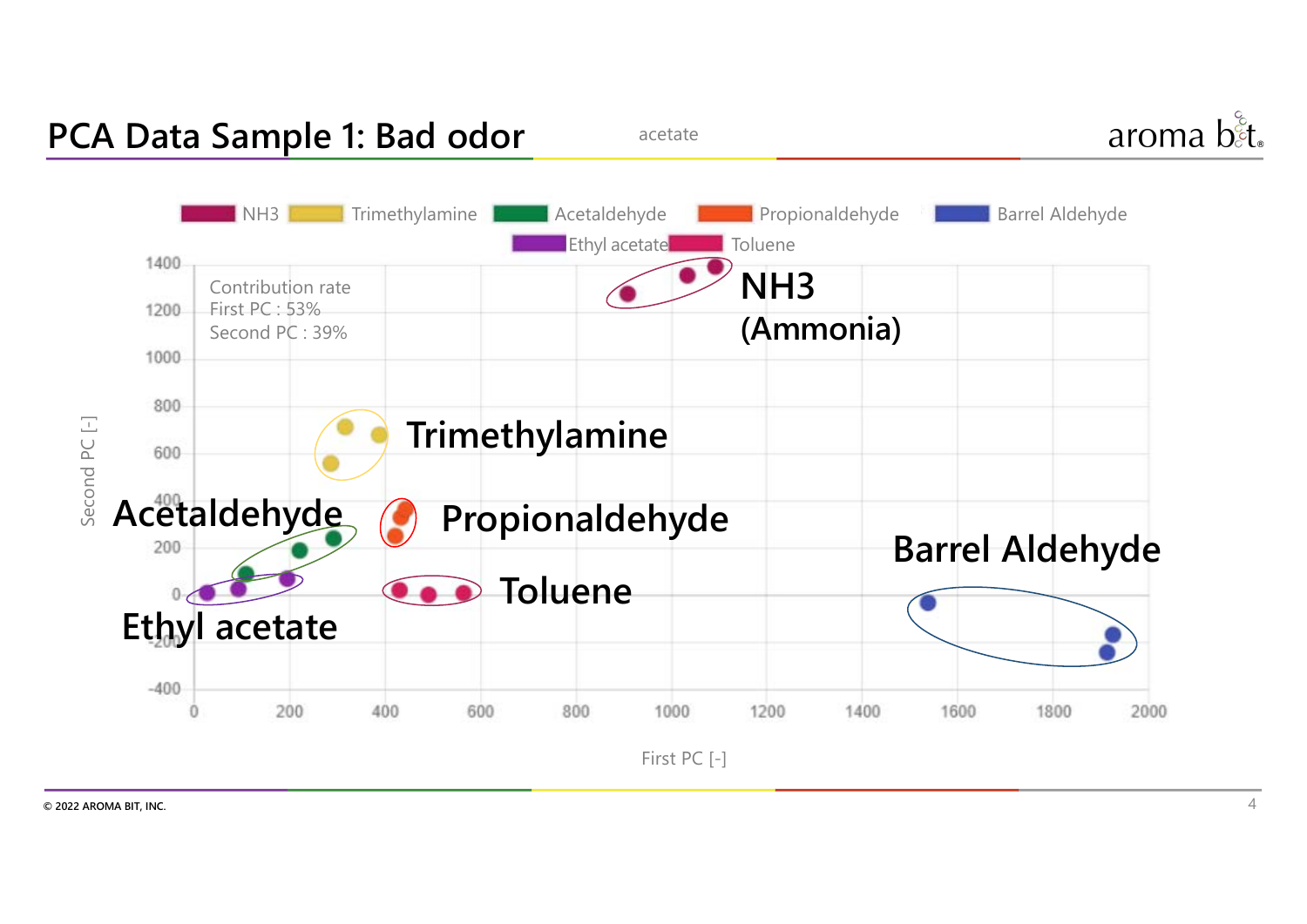### **PCA Data Sample 2: Unpleasant odor**

aroma b<sup>&</sup>t.

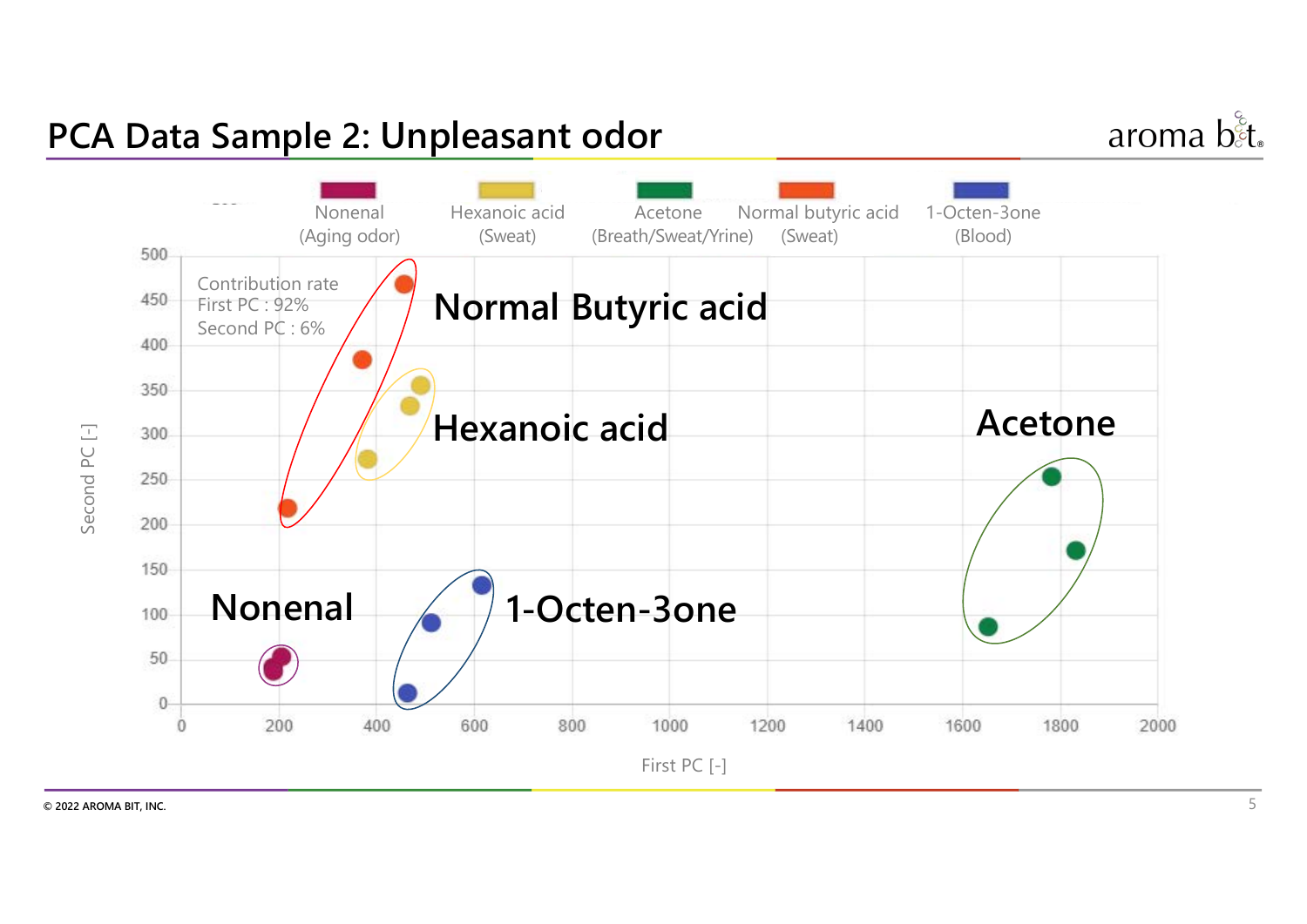### **Aroma Coder®V2 Set - Product Information**





#### **QCM type smell sensor module 5Q-SSM**

is equipped with 5 types of receptor membranes per module. Aroma Coder V2 embeds 7 sensor modules, or 35 different types of receptor membranes per scan.

#### **What is Aroma Coder®V2 Set ?**

Aroma Coder®V2 Set is a desktop type odor measurement equipment, equipped with 35 receptor membranes for high-resolution odor measurement.

Equipped with quartz crystal microbalance (QCM) array sensor elements, smell samples are detected and converted as electronic response data, which can be visualized by included software, enabling objective assessment of various smells.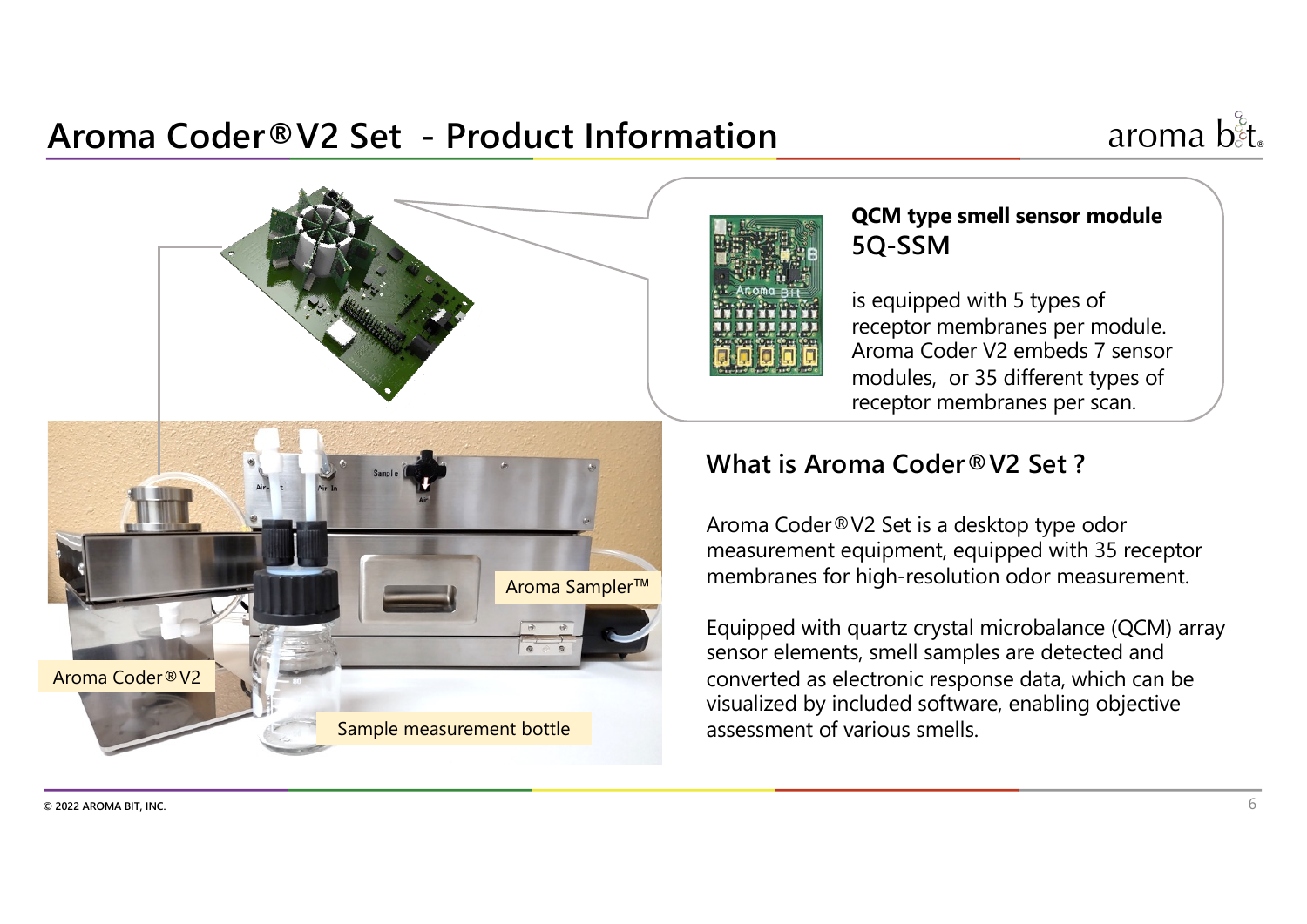### **Mechanism of Smell to Data Conversion**



Mass change is detected as QCM frequency change, induced by the adsorption/desorption of chemical substance of smell sample at receptor membrane surface.